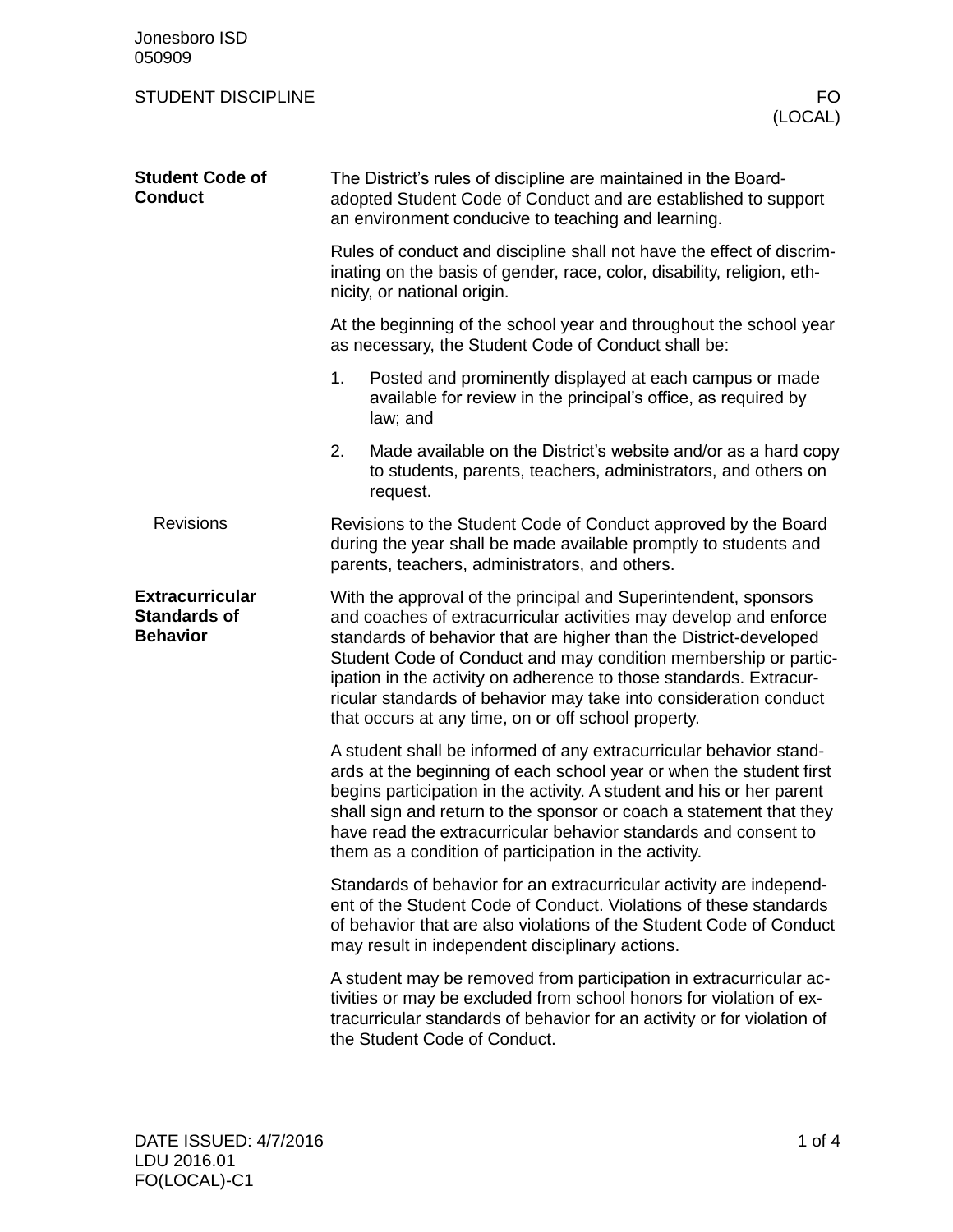| Jonesboro ISD<br>050909                        |                                                                                                                                                                                                                                                                                                                                                                                               |                                                                                                                                                                                                                                                    |  |
|------------------------------------------------|-----------------------------------------------------------------------------------------------------------------------------------------------------------------------------------------------------------------------------------------------------------------------------------------------------------------------------------------------------------------------------------------------|----------------------------------------------------------------------------------------------------------------------------------------------------------------------------------------------------------------------------------------------------|--|
| <b>STUDENT DISCIPLINE</b>                      |                                                                                                                                                                                                                                                                                                                                                                                               | FO.<br>(LOCAL)                                                                                                                                                                                                                                     |  |
| "Parent" Defined                               | Throughout the Student Code of Conduct and discipline policies,<br>the term "parent" includes a parent, legal guardian, or other person<br>having lawful control of the child.                                                                                                                                                                                                                |                                                                                                                                                                                                                                                    |  |
| <b>General Discipline</b><br><b>Guidelines</b> | A District employee shall adhere to the following general guidelines<br>when imposing discipline:                                                                                                                                                                                                                                                                                             |                                                                                                                                                                                                                                                    |  |
|                                                | 1.                                                                                                                                                                                                                                                                                                                                                                                            | A student shall be disciplined when necessary to improve the<br>student's behavior, to maintain order, or to protect other stu-<br>dents, school employees, or property.                                                                           |  |
|                                                | 2.                                                                                                                                                                                                                                                                                                                                                                                            | A student shall be treated fairly and equitably. Discipline shall<br>be based on an assessment of the circumstances of each<br>case. Factors to consider shall include:                                                                            |  |
|                                                |                                                                                                                                                                                                                                                                                                                                                                                               | The seriousness of the offense;<br>a.                                                                                                                                                                                                              |  |
|                                                |                                                                                                                                                                                                                                                                                                                                                                                               | b.<br>The student's age;                                                                                                                                                                                                                           |  |
|                                                |                                                                                                                                                                                                                                                                                                                                                                                               | The frequency of misconduct;<br>c.                                                                                                                                                                                                                 |  |
|                                                |                                                                                                                                                                                                                                                                                                                                                                                               | The student's attitude;<br>d.                                                                                                                                                                                                                      |  |
|                                                |                                                                                                                                                                                                                                                                                                                                                                                               | The potential effect of the misconduct on the school en-<br>е.<br>vironment;                                                                                                                                                                       |  |
|                                                |                                                                                                                                                                                                                                                                                                                                                                                               | f.<br>Requirements of Chapter 37 of the Education Code; and                                                                                                                                                                                        |  |
|                                                |                                                                                                                                                                                                                                                                                                                                                                                               | The Student Code of Conduct adopted by the Board.<br>g.                                                                                                                                                                                            |  |
|                                                | 3.                                                                                                                                                                                                                                                                                                                                                                                            | Before a student under 18 is assigned to detention outside<br>regular school hours, notice shall be given to the student's<br>parent to inform him or her of the reason for the detention and<br>permit arrangements for necessary transportation. |  |
| Corporal<br><b>Punishment</b>                  | Corporal punishment may be used as a discipline management<br>technique in accordance with this policy and the Student Code of<br>Conduct.                                                                                                                                                                                                                                                    |                                                                                                                                                                                                                                                    |  |
|                                                | Corporal punishment shall not be administered to a student whose<br>parent has submitted to the principal a signed statement for the<br>current school year prohibiting the use of corporal punishment with<br>his or her child. The parent may reinstate permission to use cor-<br>poral punishment at any time during the school year by submitting<br>a signed statement to the principal. |                                                                                                                                                                                                                                                    |  |
| Guidelines                                     | Corporal punishment shall be limited to spanking or paddling the<br>student and shall be administered in accordance with the following<br>guidelines:                                                                                                                                                                                                                                         |                                                                                                                                                                                                                                                    |  |
|                                                | 1.                                                                                                                                                                                                                                                                                                                                                                                            | The student shall be told the reason corporal punishment is<br>being administered.                                                                                                                                                                 |  |
| DATE ISSUED: 4/7/2016                          |                                                                                                                                                                                                                                                                                                                                                                                               | $2$ of $4$                                                                                                                                                                                                                                         |  |

LDU 2016.01 FO(LOCAL)-C1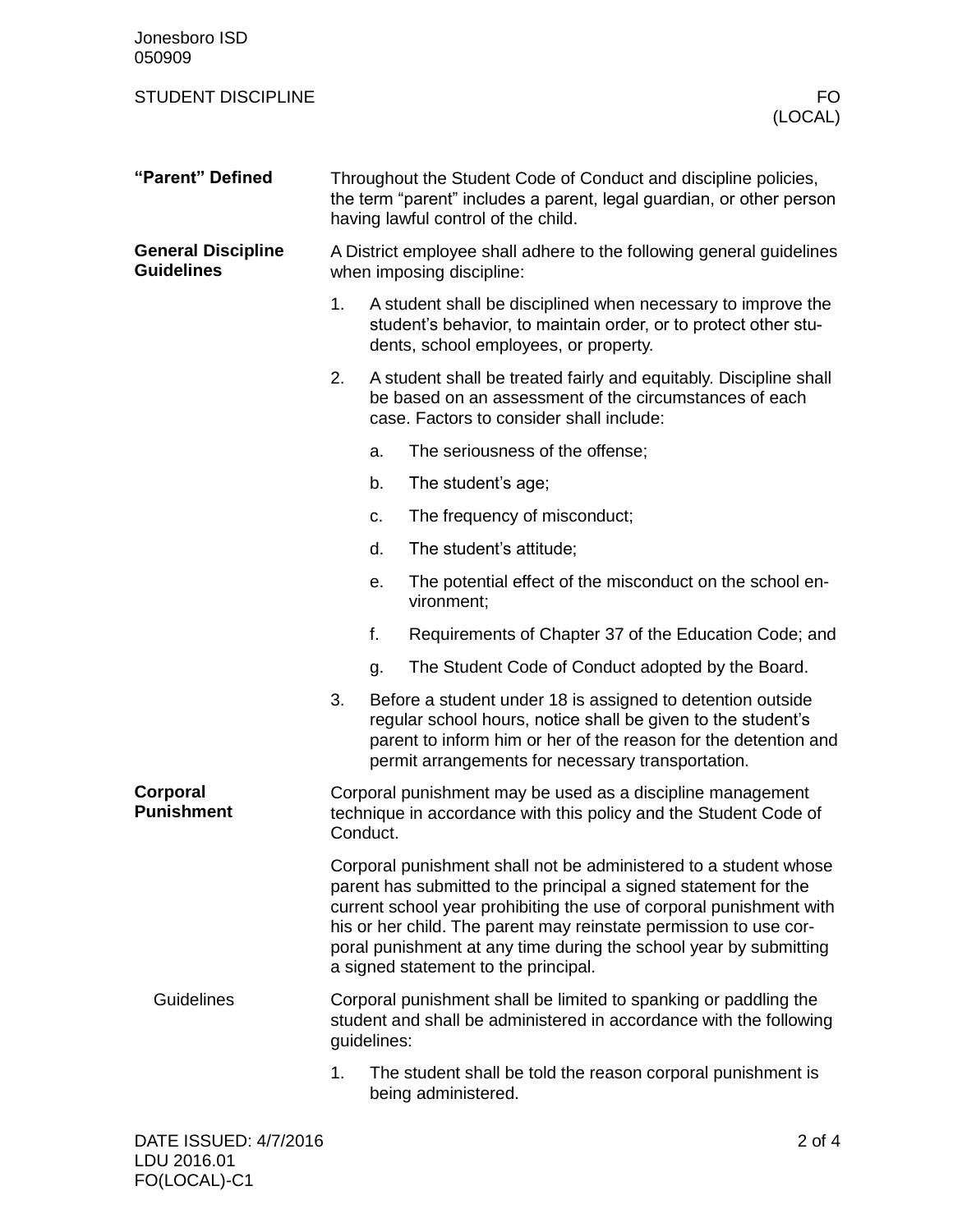## STUDENT DISCIPLINE FO

|                                             | 2.                                                                                                                                                                                                                                                                                                 | Corporal punishment shall be administered only by the princi-<br>pal or designee.                                                                                                                                |  |
|---------------------------------------------|----------------------------------------------------------------------------------------------------------------------------------------------------------------------------------------------------------------------------------------------------------------------------------------------------|------------------------------------------------------------------------------------------------------------------------------------------------------------------------------------------------------------------|--|
|                                             | 3.                                                                                                                                                                                                                                                                                                 | The instrument to be used in administering corporal punish-<br>ment shall be approved by the principal.                                                                                                          |  |
|                                             | 4.                                                                                                                                                                                                                                                                                                 | Corporal punishment shall be administered in the presence of<br>one other District professional employee and in a designated<br>place out of view of other students.                                             |  |
| Disciplinary<br>Records                     | The disciplinary record reflecting the use of corporal punishment<br>shall include any related disciplinary actions, the corporal punish-<br>ment administered, the name of the person administering the pun-<br>ishment, the name of the witness present, and the date and time of<br>punishment. |                                                                                                                                                                                                                  |  |
| <b>Physical Restraint</b>                   | Within the scope of an employee's duties, a District employee may<br>physically restrain a student if the employee reasonably believes<br>restraint is necessary in order to:                                                                                                                      |                                                                                                                                                                                                                  |  |
|                                             | 1.                                                                                                                                                                                                                                                                                                 | Protect a person, including the person using physical re-<br>straint, from physical injury.                                                                                                                      |  |
|                                             | 2.                                                                                                                                                                                                                                                                                                 | Obtain possession of a weapon or other dangerous object.                                                                                                                                                         |  |
|                                             | 3.                                                                                                                                                                                                                                                                                                 | Remove a student refusing a lawful command of a school<br>employee from a specific location, including a classroom or<br>other school property, in order to restore order or to impose<br>disciplinary measures. |  |
|                                             | 4.                                                                                                                                                                                                                                                                                                 | Control an irrational student.                                                                                                                                                                                   |  |
|                                             | 5.                                                                                                                                                                                                                                                                                                 | Protect property from serious damage.                                                                                                                                                                            |  |
|                                             | A District employee may restrain a student with a disability who re-<br>ceives special education services only in accordance with law.<br>[See FOF(LEGAL)]                                                                                                                                         |                                                                                                                                                                                                                  |  |
| <b>Video and Audio</b><br><b>Monitoring</b> | Video and audio recording equipment shall be used for safety pur-<br>poses to monitor student behavior on District property.                                                                                                                                                                       |                                                                                                                                                                                                                  |  |
|                                             | The District shall post signs notifying students and parents about<br>the District's use of video and audio recording equipment. Students<br>shall not be notified when the equipment is turned on.                                                                                                |                                                                                                                                                                                                                  |  |
| Use of Recordings                           | The principal shall review recordings as needed, and evidence of<br>student misconduct shall be documented. A student found to be in<br>violation of the District's Student Code of Conduct shall be subject<br>to appropriate discipline.                                                         |                                                                                                                                                                                                                  |  |
| Access to<br><b>Recordings</b>              |                                                                                                                                                                                                                                                                                                    | Recordings shall remain in the custody of the campus principal and<br>shall be maintained as required by law. A parent or student who                                                                            |  |
| DATE ISSUED: 4/7/2016                       |                                                                                                                                                                                                                                                                                                    | 3 of 4                                                                                                                                                                                                           |  |